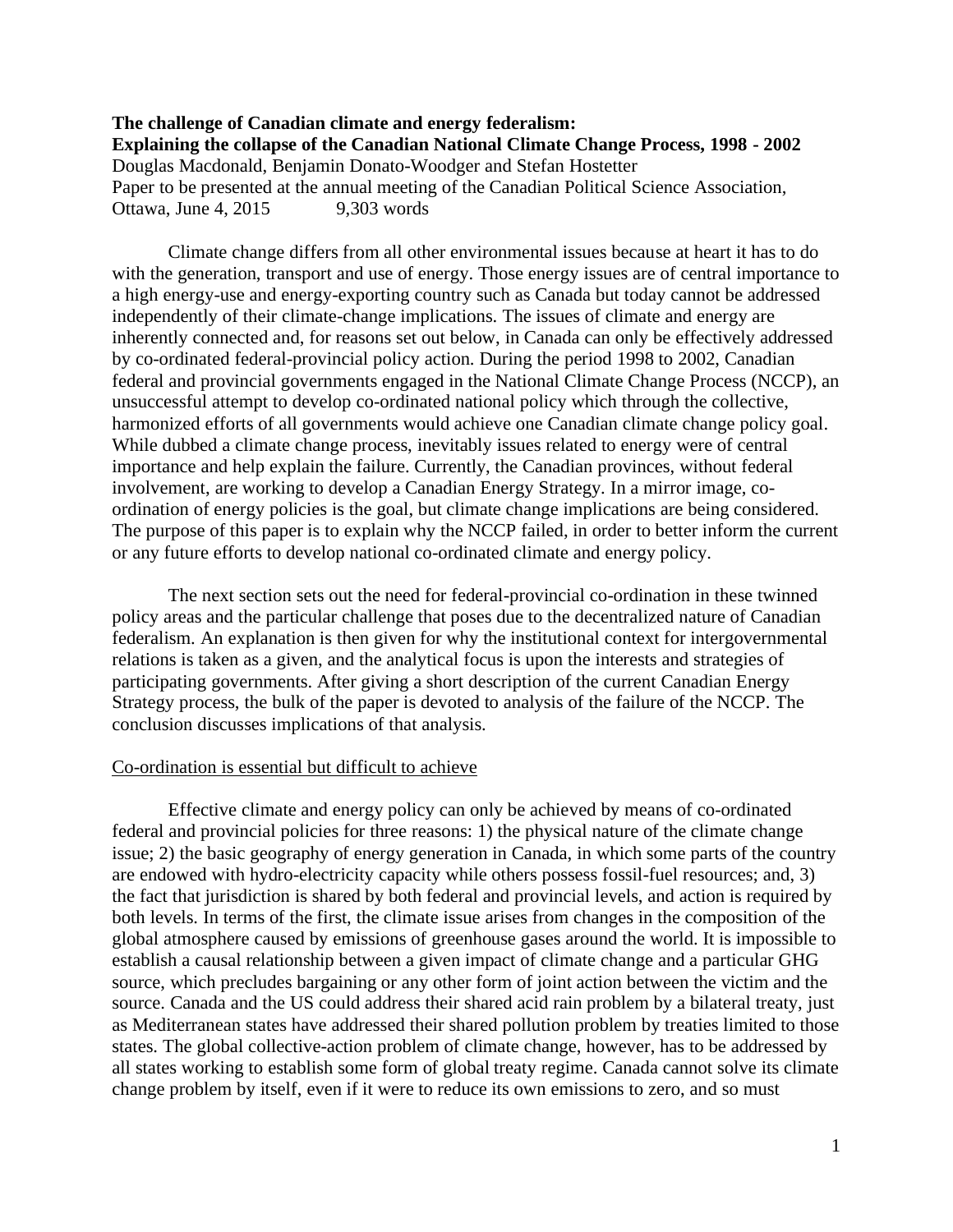participate in such a global effort. Because collective-action problems require that participants give others assurances they will act, this country must give a commitment to other countries that it will reduce its emissions by a particular amount - as it did in Rio in 1992, Kyoto in 1997, Copenhagen in 2009 and as the federal government has done prior to the Paris climate summit in December, 2015. Having given one national commitment, as it begins efforts to achieve that goal Canada immediately runs into the question of how the total GHG reduction effort represented by that commitment will be allocated among both the different sources of emissions (transportation, buildings, manufacturing etc) and, inevitably because not all sources are spatially distributed in an even manner, among the regions and provinces (Macdonald, 2014; Macdonald et al, 2013).

This brings us to the second factor, geographic distribution of energy sources. The oilproducing provinces, most notably Alberta and Saskatchewan, have much higher per capita greenhouse gas (GHG) emissions than others, face much higher per capita emission reduction costs and are presently on track for planned emission increases which over the coming years will overwhelm reductions in other provinces. The rest of Canada can only achieve an effective national goal by working with those provinces to bring about a change in their climate policies. Conversely, oil-producing provinces wishing to bring their product to Asian or other markets outside the US must work with other provinces to gain necessary regulatory approvals for pipelines. While Alberta was a reluctant participant in the NCCP, it has been a leader in the recent co-ordination effort. Whether the emphasis is upon climate with energy necessarily considered or the reverse, geography dictates the need for co-ordination.

In terms of the third factor, the courts have recognized that both levels of government hold jurisdiction with respect to environment and if it were put to the test would likely recognize the same is true for climate change (Winfield and Macdonald, 2008). Similarly jurisdiction over energy is shared, with the provinces owning the energy resource and having authority to regulate its pollution impacts, but with the federal government also holding that pollution regulation authority and in addition have authority to approve inter-provincial and international energy undertakings such as pipelines (Gattinger, 2013). While both *can* act in the two policy areas, is action by both necessary? In a legal sense, the issues could be addressed by federal policy alone: the realities of Canadian federalism, however, plus the policy history of the past decade which has been marked by provincial leadership, makes that unlikely in the extreme. Canada, along with Belgium is one of the most decentralized federations in existence. In both countries, language cleavages have posed threats to the continued existence of the state, which have been addressed by a passing of powers down from the national to subnational level. In Canada today, with the possible exception of use of the military, this makes unilateral federal action which ignores provincial preferences difficult and unlikely. Stevenson (2000, 101-102) gives us this description:

The picture that Canada presents to the outside world is that of a collection of semisovereign provinces, with a central government unable or unwilling to carry out coherent policies even within its own fields of jurisdiction. Compared with almost any other modern state, or Canada itself as recently as the 1950s, the extent of provincial power and the weakness of the central government are remarkable.

In this particular policy field, Alberta was the first Canadian jurisdiction to enact climatechange legislation and it did so in 2002 with the explicitly stated intention of improving its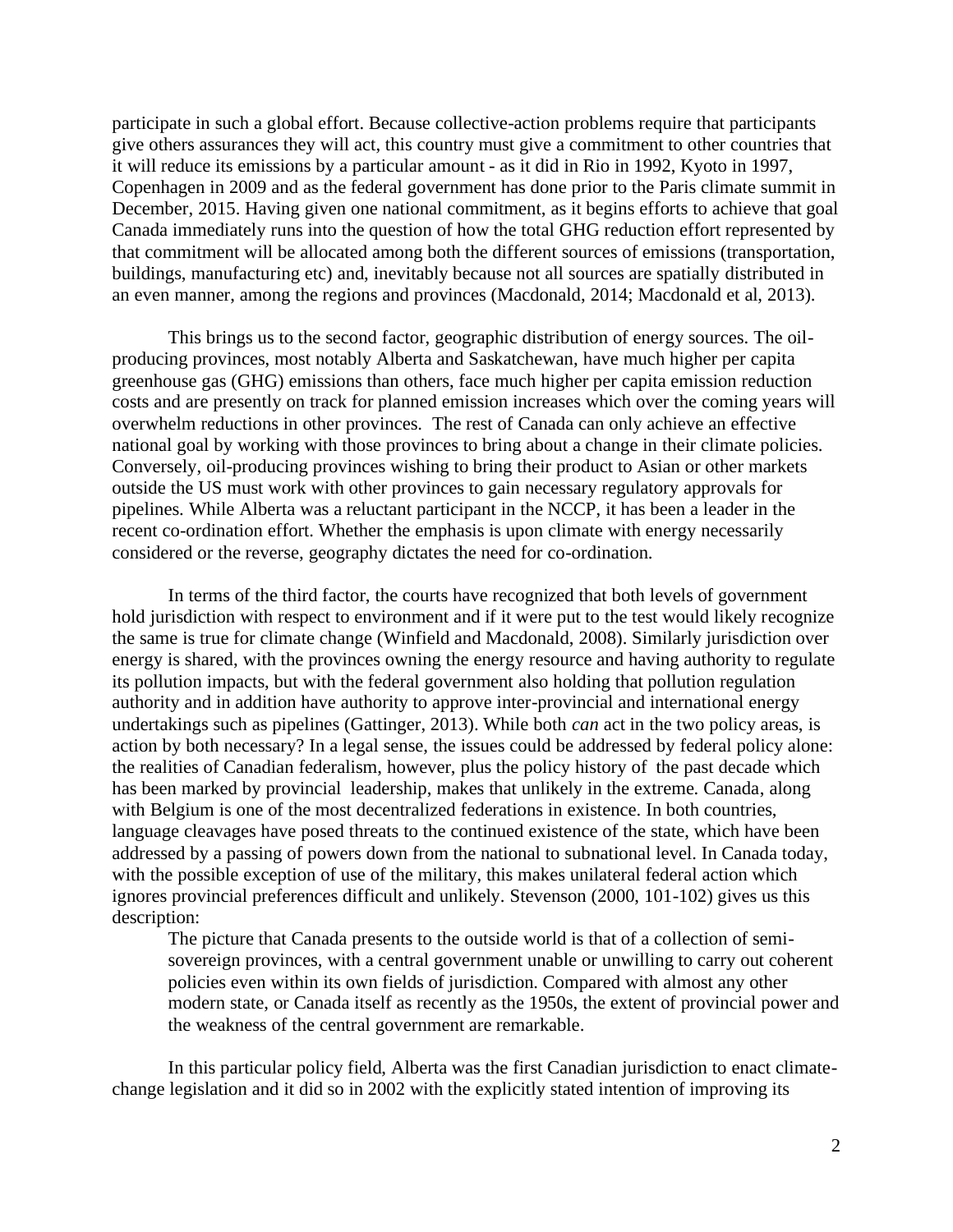ability to take legal action to prevent federal regulation of the Alberta oil industry. Since giving its first international commitment in 1992, successive federal governments have done little to enact their own climate change policies. Provinces, however, have begun to act: BC brought in its carbon tax in 2008, a year before a milder Quebec version; Nova Scotia has legislated mandatory GHG emission reductions; Quebec and California have been operating a joint capand-trade system since 2014; Ontario has phased out coal-fired electricity and has announced it will join the Quebec-California trading system (NRTEE, 2012; Macdonald, forthcoming). Given both the nature of Canadian federalism and the fact the provinces are now established actors in the climate policy field, unilateral federal policy may be legally possible but is nevertheless virtually impossible.

For reasons of cost-effectiveness, Hoberg and Meadows (2015) recommend unilateral federal government policy action in the form of either a carbon tax or trading system. However, they recognize the difficulties set out above when they say: "a national approach would be politically challenging, especially given the diverse policy instruments currently in use by different provinces and the political sensitivities within the federation (Hoberg and Meadows, 2015: 60)." They suggest these problems could be addressed by allowing provinces to continue to implement their own policies, with the use of federal-provincial equivalency agreements and a province-specific reduction target - in effect, rather than unilateral federal action a co-ordinated national program, complete with agreement on burden sharing.

If federal action alone is impossible, might the reverse be viable - action by the provinces only, with no federal policy at all? In the case of climate change, a recent study has recommended precisely that (Ecofiscal Commission, 2015). The study recommends that Canada continue what is has been doing since failure of the NCCP in 2002 - allow each government to implement its own climate policy without regard to what other Canadian governments are doing (the report recommends that as a first step, but does see the value of co-ordination and recommends provinces move in that direction). The Commission can only recommend unilateral provincial action, however, by ignoring Canada's international role. If we want Canada to contribute to the global effort, we have to accept one national target, which means, as discussed above, we need to reach agreement on how the costs and benefits of meeting that target are shared amongst sectors and provinces. The current completely unco-ordinated policy making by all fourteen governments is politically the easiest way to go but is not viable unless Canada completely abandons any international role. In the case of energy, since the days of Pierre Trudeau's deeply divisive National Energy Program, the federal government has worked to avoid involvement in provincial energy disputes such as the Quebec-Newfoundland electricity agreement or BC-Alberta Northern Gateway Pipeline conflict. However, as Gattinger (2013) argues, co-ordination on energy issues, including an active federal role, is essential.

The fact that effective climate and energy policy can only be achieved through federalprovincial co-ordination does not mean it will automatically happen - to date, effectiveness has largely been sacrificed precisely because co-ordination is so difficult. The basic problem is that the only forum for co-ordination is intergovernmental relations. In a centralized federal state such as Germany, co-ordination is achieved by giving subnational governments direct representation in the upper house of the central government, providing an arena for negotiating and resolving regional tensions within a forum of clearly stated, enforceable rules and effective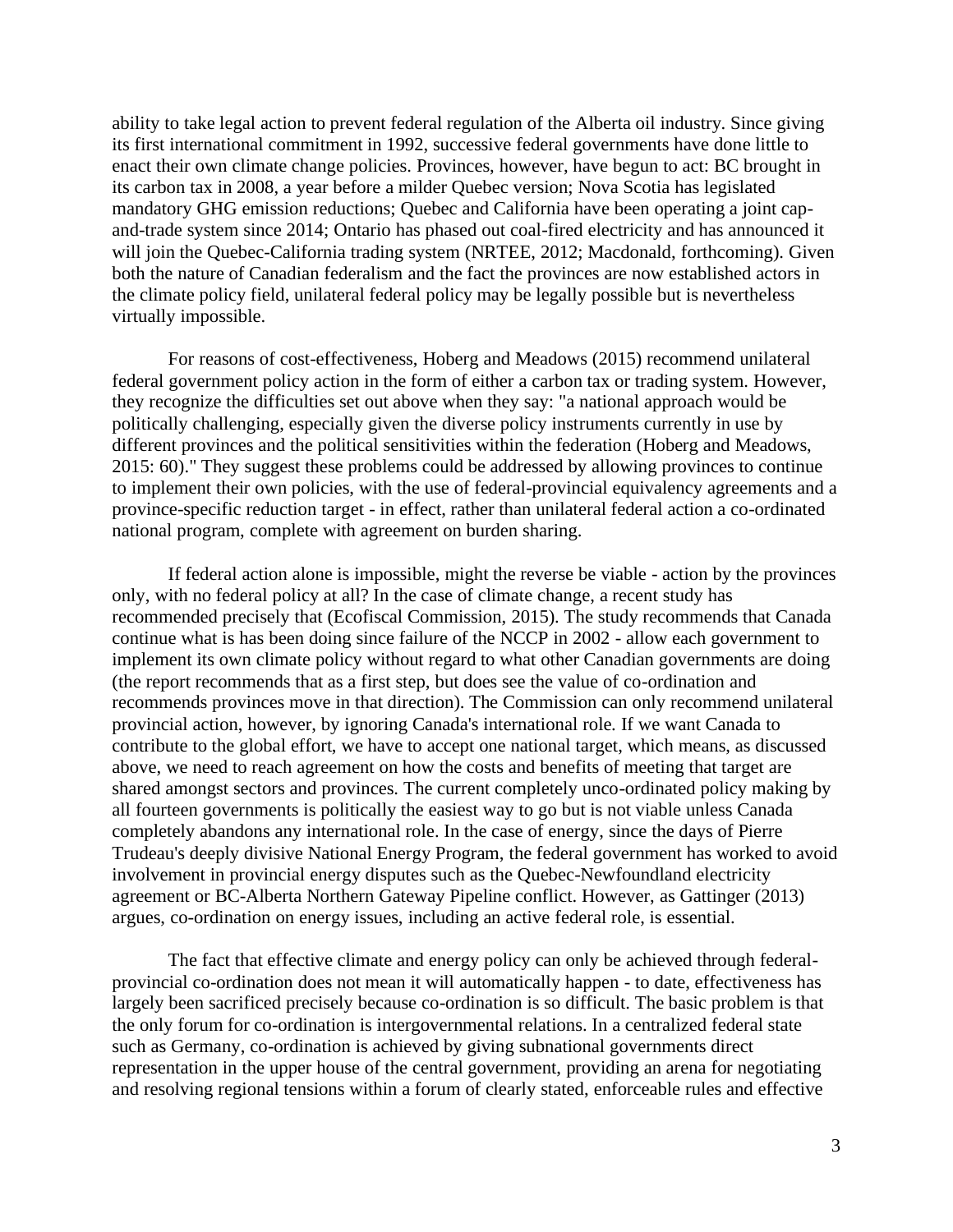decision making by means of majority vote. The fact the Canadian Senate effectively has no governing powers precludes that approach in Canada, meaning those negotiations must instead take place in the arena of intergovernmental relations (IGR). Given the power of the executive to dominate the legislature in our Westminster-style government organization, IGR is referred to as both "executive federalism" and "federal-provincial diplomacy." The heads of the fourteen Canadian government units and their ministers interact directly with one another in decisionmaking processes which can only be completely consensual, given the right of any government to opt out at any time. While that process has at times been collaborative, particularly, as Stevenson notes, in the immediate post-war years, given ideological and material differences and the electoral interests of governments the default option is competitive federalism (Bakvis and Skogstad, 2012).

Bakvis and Skogstad (2012, 11) examine the effectiveness of the "public policies and programs made within and resulting from the web of intergovernmental interactions" and find that it varies greatly both over time and across policy fields. Reviewing case studies of intergovernmental relations in thirteen different policy fields, Skogstad and Bakvis (2012) find that the effectiveness of federal-provincial policy can be considered poor in three fields (early childhood education, climate change and aboriginal peoples); fair in our fields; and good in the remaining six (including harmonization of environmental regulation other than climate change). They argue that as they function in these different policy fields, whether governments work independently or through some form of collaboration or joint-decision is decided by four factors: constitutional jurisdiction in the area; prior patterns of intergovernmental relations in that area; the ideas and partisan goals of Prime Ministers and premiers; and the international context. In the two closely tied policy fields examined here of climate and energy jurisdiction is shared, the prior history, including such things as Trudeau's National Energy Program and the failure of the 1990-2002 effort to develop national climate policy, does not bode well; and the international context, both in terms or global energy markets and efforts to develop an effective global climate regime significantly influences domestic decision making.

Similarly, Inwood et al (2011, 14) examine "intergovernmental policy capacity" (IPC) defining it, in the first instance, as "the ability of national and sub-national governments to work together to address public policy problems." Like the authors in the Bakvis and Skogstad edited volume, they too find that IPC varies across time and policy fields. The factors they present as influencing the ability of federal and provincial governments to work together are also similar. They present four - institutions, both constitutional jurisdiction and machinery of intergovernmental relations, including resources devoted to making institutions work; the broad ideational context for such things as the proper role of the state; the role of actors, both elected and intergovernmental officials; and relations among actors, including informal personal relations. Having examined IPC in four policy fields (finance, environment, trade and health) they found that, according to the intergovernmental relations officials interviewed, ideas only indirectly the ability to achieve effective national policy and that the machinery of IGR, while important was only one variable determining effectiveness. Instead, they found (Inwood et al, 2011: 345): "For most officials the resources, actors, and relations associated with various institutions were primary determinants of IPC." This finding supports the focus here upon the roles and strategies of the primary actors involved, executives of federal and provincial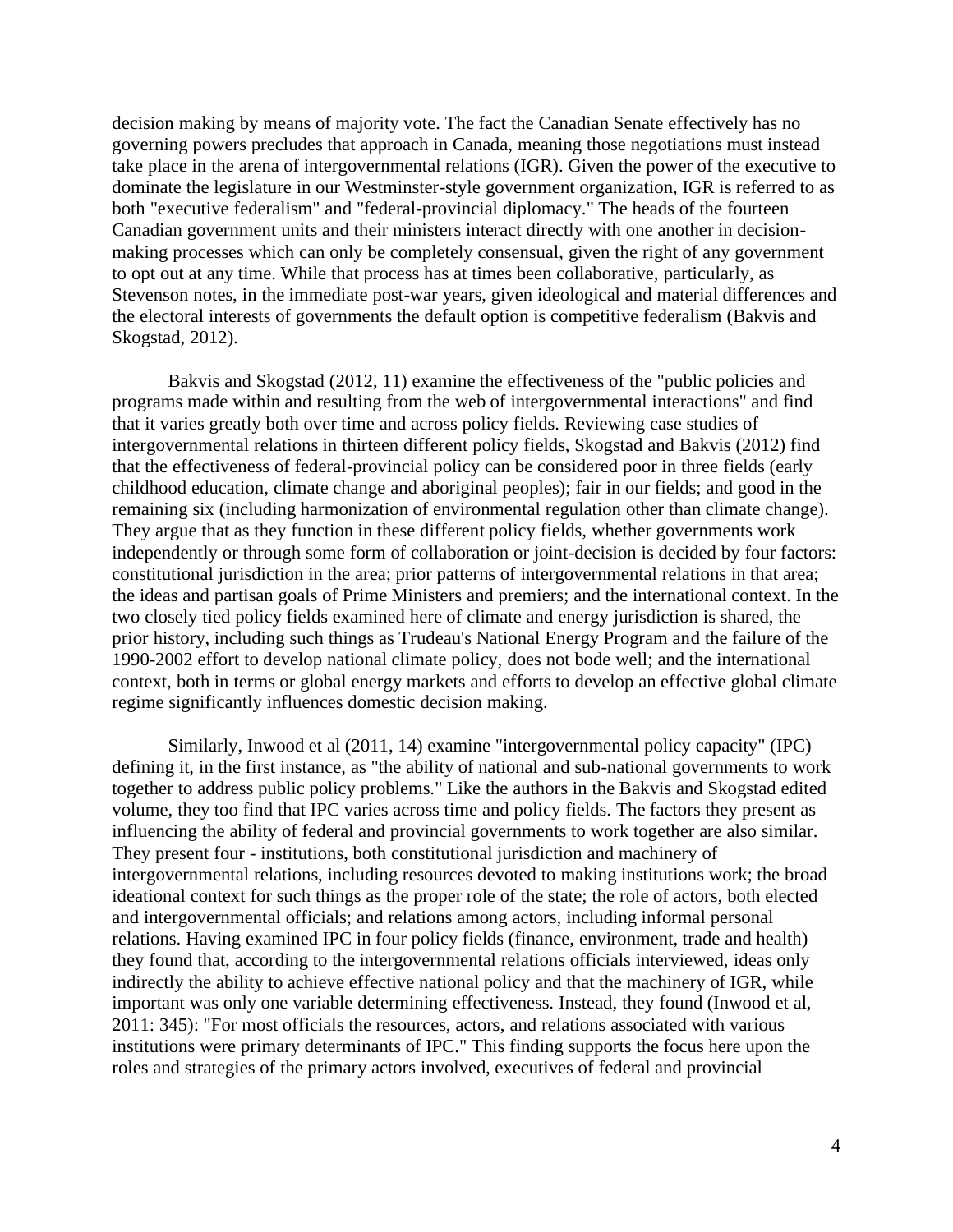governments, including financial resources they deploy and relations they enter other with their peers.

Bakvis, Baier and Brown (2009) have also examined the variables which influence the workings of intergovernmental relations in this country. They too include in that list actors, institutions and resources, including the greater capacity of the wealthier provinces to acquire and deploy expertise during intergovernmental negotiations. Like this analysis, they also focus upon the interests of governments, both the particular interests of each province and territory and what they describe for the federal government (beyond the partisan goal of re-election) as: "a general sense of the interests of Canada as a whole" (Bakvis, Baier and Brown, 2009: 50). They also discuss government strategies for achieving their interests, including choice of arena, such as the courts or public opinion, beyond IGR; whether or not to link the issue at hand to other issues; whether to engage in quiet diplomacy or public discussion; and what alliances or coalitions to seek (Bakvis, Baier and Brown, 2009: 51). They state (Bakvis, Baier and Brown, 2009: 217) that at the time of their writing: "Canada's environmental union remains very much contested terrain." Inwood et al (2011, 212) state that:"Overall, officials characterized the state of IPC in environmental policy [including climate] during this period as exhibiting low capacity, low conflict, low cooperation, and inaction on many fronts." Skogstad and Bakvis (2012) describe intergovernmental environmental policy making as good, because it has been harmonized through the 1998 Accord, but describe national climate change policy making as poor.

These analyses show that despite the inherent weaknesses of executive federalism as a means of co-ordinating policy, success has been achieved in a number of areas. That success is contingent to some extent upon context, such as dominant values, norms and empirical analysis of the policy issue in question. However, it also depends upon interests and actions of the intergovernmental actors. As set out immediately below, climate and energy policy is one of the most intractable challenges to be addressed by Canadian intergovernmental relations. Even here, however, strategies used by governments will be an important factor in determining intergovernmental policy capacity.

Three factors make climate and energy policy a particular challenge for intergovernmental relations. The first is the fact that the larger, wealthier provinces (BC, Alberta, Ontario and Quebec) have always tended to resist regulation of pollution within their borders by the federal government (Skogstad, 1996; Harrison, 1996; Harrison, 2002) and presumably the same motivation exists for climate regulation. The second factor is the high-stakes nature of the climate/energy issue. Export of fossil fuels is extremely important to the economies of the oilproducing provinces and, to a lesser degree, to that of Canada as a whole. Pollution can be reduced and managed at a relatively low cost, but the cost of leaving oil in the ground or building new renewable energy capacity is high. Like Quebec sovereignty, climate and energy represent the high politics of intergovernmental relations, focussing government attention in a way other issues do not. Winfield and Macdonald (2008) argue that is what explains the success of governments in agreeing on the 1998 Accord while at the same time failing to agree on climate policy. The third factor is the vastly greater differences of economic interest found in this policy field. Costs of education, transportation or environmental regulation do not differ markedly across the country. As discussed below however, the cost of climate mitigation varies greatly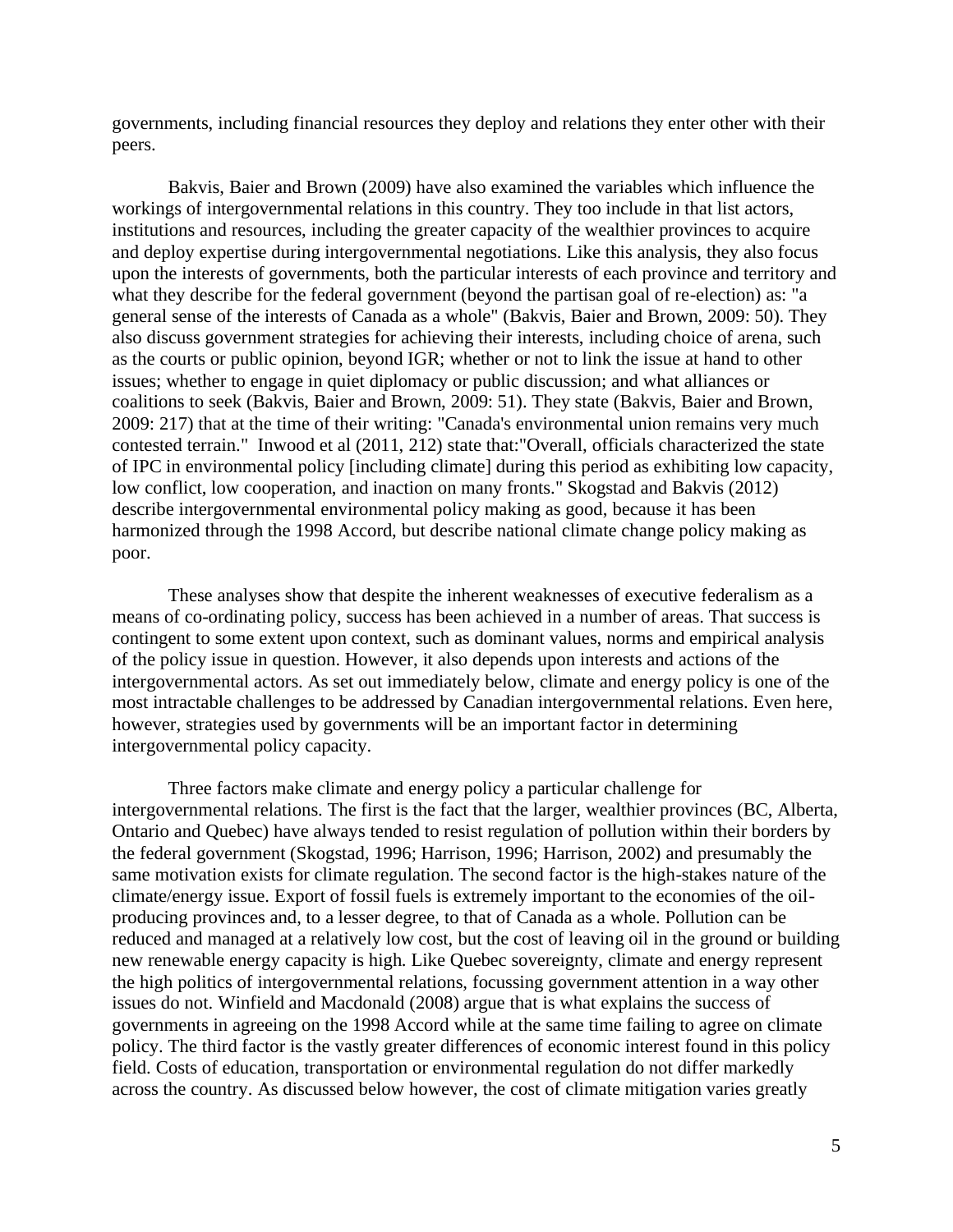among provinces. We now turn to discussion of how this significant challenge has been addressed to date.

### The proposed Canadian Energy Strategy

The current effort to develop a national energy policy which necessarily also addresses climate change began in 2007 with a Council of the Federation report titled A Shared Vision for Energy in Canada, which set forth a vision of Canadian governments working together to achieve energy security, environmental protection and economic benefits. That same year, Roger Gibbons (2007), then head of the Canada West Foundation put forth a call for national cooperation to achieve economic benefits, while also meeting environmental goals. The theme resonated with business interests and some environmental organizations and was discussed by those two groups at meetings in Winnipeg in 2009 and in Banff the following year. This interest in national energy policy was driven by the fact that the US market for Canadian oil was diminishing, as that country increased its own supply by means of new fracking methods. Increases in US supply meant a drop in prices paid for Canadian oil to a point significantly below what could be obtained in Asian or other markets, which motivated the industry to develop plans for new pipelines to either the west or east coasts (Gattinger, 2013; Hoberg et al, 2012) and has since led to the current controversies over the Northern Gateway and Energy East proposals. Presumably the environmentalists who participated in these early discussions saw an opportunity to also address the climate change issue - the discourse since 2007 has always coupled the energy and climate issues.

Governments then became involved and the September 17, 2010 meeting of the federalprovincial Council of Energy Ministers included discussion of a possible national energy strategy. It seems Alberta was the government which pressed for that discussion and sought to include a reluctant federal government. The concept was then on the agenda of the federalprovincial Energy and Mines Ministers conference on July 19, 2011, at which time the federal NRCan minister, Joe Oliver endorsing the goal of energy collaboration. During the winter of 2011-12 Alberta Premier Alison Redford met with the Prime Minister and the Quebec and Ontario premiers, attempting to garner support for national policy which would facilitate approvals for new eastern or western pipelines.

By the summer of 2012, however, the national effort had run into difficulties. The simple fact the Northern Gateway pipeline posed environmental risks to BC while all the financial benefit went to Alberta led to dispute between those two provinces. At the same time, the federal government reversed position and withdrew from the effort headed by energy and mines ministers. Presumably for that reason, the initiative moved from that federal-provincial forum to the provinces-only forum of the Council of the Federation. At its August, 2012, annual meeting the CoF endorsed the concept of a Canadian Energy Strategy, even though "Prime Minister Harper has been cool to the idea and Natural Resources Minister Joe Oliver openly dismissive... (McColl, 2013: 24)." The Canadian Energy Strategy Working Group was established, led by Newfoundland, Manitoba and Alberta. At the time, BC and Quebec declined to participate, but both have since joined, with the latter putting emphasis on the need for a national program to also address the issue of climate change. Progress reports have been submitted to both the 2013 and 2014 meetings of the Council of the Federation and the current hope is that agreement on a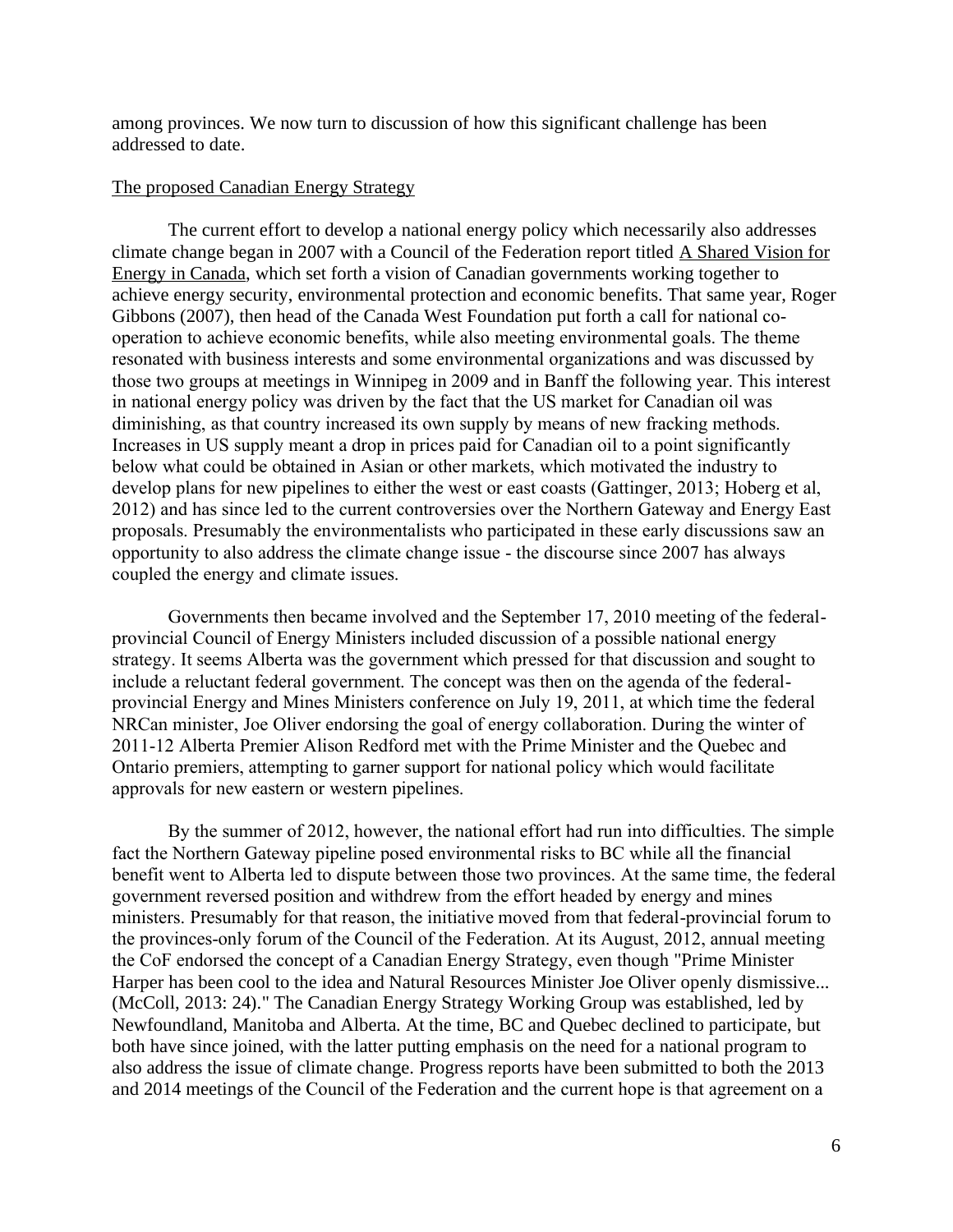national program involving only the provinces will be reached at the August, 2015 meeting of the Council. After reviewing reasons for the failure of the 1998-2002 NCCP, we return in the conclusion to discussion of how the Canadian Energy Strategy or any future such effort might succeed.

### The collapse of the NCCP

To provide historical context, we first provide a brief chronology of national climate change policy making before and after the 1998-2002 period. The Canadian federal government led by Prime Minister Brian Mulroney played a key international role when it worked with the United Nations Environment Programme and the World Meteorological Organization to host the 1988 "Toronto conference" which put climate change on the global policy agenda. In 1990, the federal government announced the policy objective of stabilizing emissions at the 1990 level by the end of the century and two years later Mulroney was an active supporter of the 1992 United Nations Framework Convention on Climate Change. Within Canada, Mulroney recognized from the outset that climate policy had to take into account its implications for energy policy and that the provinces, owners of the energy resources, had to be involved. A preliminary report by federal and provincial energy and environment officials was prepared in 1990. It was 1993, however, which saw the start of a formal intergovernmental process led by the two relevant policy secretariats, the Council of Energy Ministers and Canadian Council of Ministers of the Environment, supported by a system of committees made up of federal and provincial officials and meeting regularly in what were termed "Joint Meetings of Ministers" (JMM).

The JMM process generated agreement in 1995 on the National Climate Change Action Plan, which had as its central element the Voluntary Challenge and Registry, a system which encouraged public and private organizations to publicly commit to a given greenhouse gas reduction target (by registering the number of the VCR website) and then subsequently report publicly on progress made in achieving that goal. Two years later the intergovernmental process was damaged when the federal government at the Kyoto climate summit set aside the goal of emissions stabilization at the 1990 level by 2010 which it had previously agreed to with the provinces in the context of a meeting of environment and energy ministers. Instead, federal diplomats agreed at the Kyoto meeting that Canada would reduce its emissions to be six per cent below the 1990 level. Alberta in particular strongly objected to this unilateral commitment by the federal government. Presumably in response, at a First Ministers Meeting on December 11-12, 1997, the Prime Minister and premiers agreed that no region would be asked to bear "an unreasonable share of the burden" and that a federal-provincial process would examine costs and feasibility of meeting the six per cent reduction goal before Canada formally ratified the Kyoto Protocol. This set the stage for the second stage of the effort to develop national co-ordinated policy, the NCCP, which functioned from 1998 to 2002.

As examined below, that effort involved primarily multi-stakeholder consultation for the first two years; an unsuccessful effort by Quebec to focus the effort on explicit allocation of the total burden among provinces; a failed effort to develop a framework agreement in 2000; and then for the next two years was dominated by provincial resistance to Prime Minister Chretien's plans to ratify the Kyoto Protocol, which eventually happened in December, 2002. Alberta had already left the process in the spring of that year, and the October JMM was the last time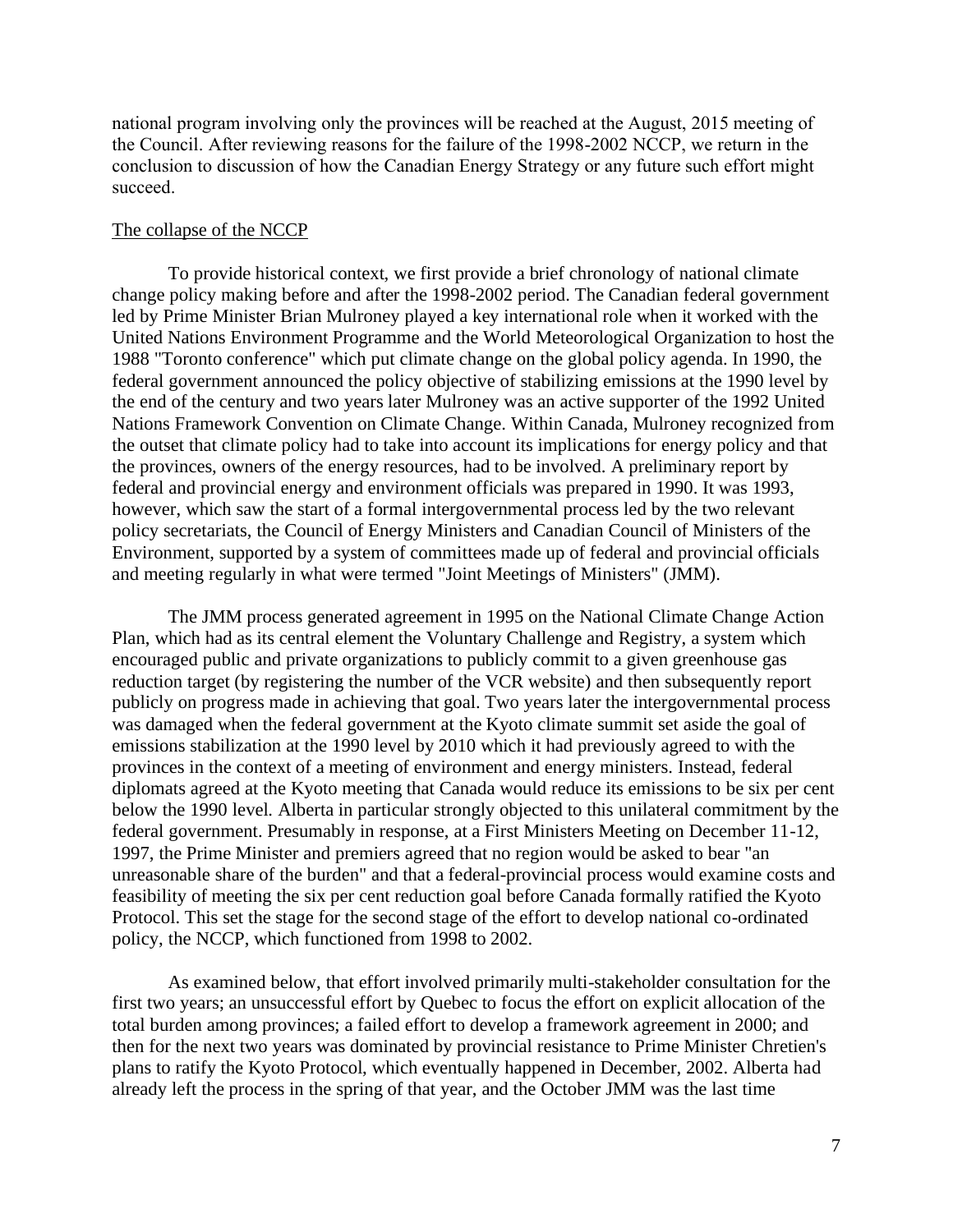ministers met. Whether Alberta left or was pushed by Ottawa depends upon one's interpretation, since by that time the federal government had lost faith in the intergovernmental process and was actively and publicly planning to itself regulate emissions, regardless of provincial actions. During the period 2003 to December, 2005 when it lost a confidence vote in the House of Commons, the Martin government made an attempt to develop co-ordinated policy by combining its own policy with that of willing provinces through a series of bilateral agreements, but without making any real gains (Winfield and Macdonald, 2008). Since taking power in January, 2006, the Harper government has displayed little interest in the issue and none whatsoever in any sort of national approach. To the extent co-ordination has happened at all, it has been among some provinces and US states (Macdonald, forthcoming) plus, of course, the current provincial effort to develop a Canadian Energy Strategy.

### *Institutions of the NCCP*

The basic format of intergovernmental committees reporting to joint meetings of environment and energy ministers was carried forward to the 1998-2002 process. To that was added, however a new body, the National Climate Change Secretariat, within which the main body, the National Air Issues Co-ordinating Committee - Climate Change, was co-chaired by David Oulton and John Donner, officials in the federal and Alberta governments. The creation of a new federal-provincial body came out of recognition by all involved, including federal representatives, that provincial trust in the intergovernmental process had been badly damaged by the federal government's Kyoto decision to replace the JMM stabilization position with its own six per cent reduction. It was thought that a new federal-provincial body with more equal representation of the two orders of government would help restore trust; furthermore, federal officials believed that if Alberta, the province with the most at stake in the issue, agreed to national policy measures other provinces would follow (Oulton interview; confidential interviews). This federal-provincial institutional structure, co-chaired by Canada and Alberta and with considerable staffing capacity from seconded officials suffered all the inherent weaknesses of Canadian intergovernmental relations, in particular, the fact governments could quit the process at any time without any serious consequences. Nevertheless, although direct involvement of First Ministers would have helped (Macdonald et al, 2013) it was perhaps as robust as Canadian federalism would allow. We argue the failure of the NCCP was due more to strategic errors than to the basic institutional weakness.

## *Interests and strategies of the four main NCCP governments*

In discussing interests of governments as they participate in Canadian intergovernmental relations, we start by borrowing from international relations the distinction between the "enduring interests" of the state (plus in this case subnational government), such as survival and security and which are pursued by all its governments, and the particular interests of the government which happens to be in power during a given IGR process (Kirton, 2007: 17-18). In terms of the first, we assume that the enduring interest of all Canadian federal governments is survival of the Canadian state and that the dominant threat to that survival since the 1960s has been the possibility of Quebec secession. Canadian unity is the dominant goal, one which was reinforced by the near-death experience of the 1995 Quebec referendum. The enduring interest of Canadian provinces, on the other hand, is their economic well-being within the federation, which flows from the differing natures of their economies and means they are engaged in competition for federal policy which aids their particular industrial sectors. To that must be added the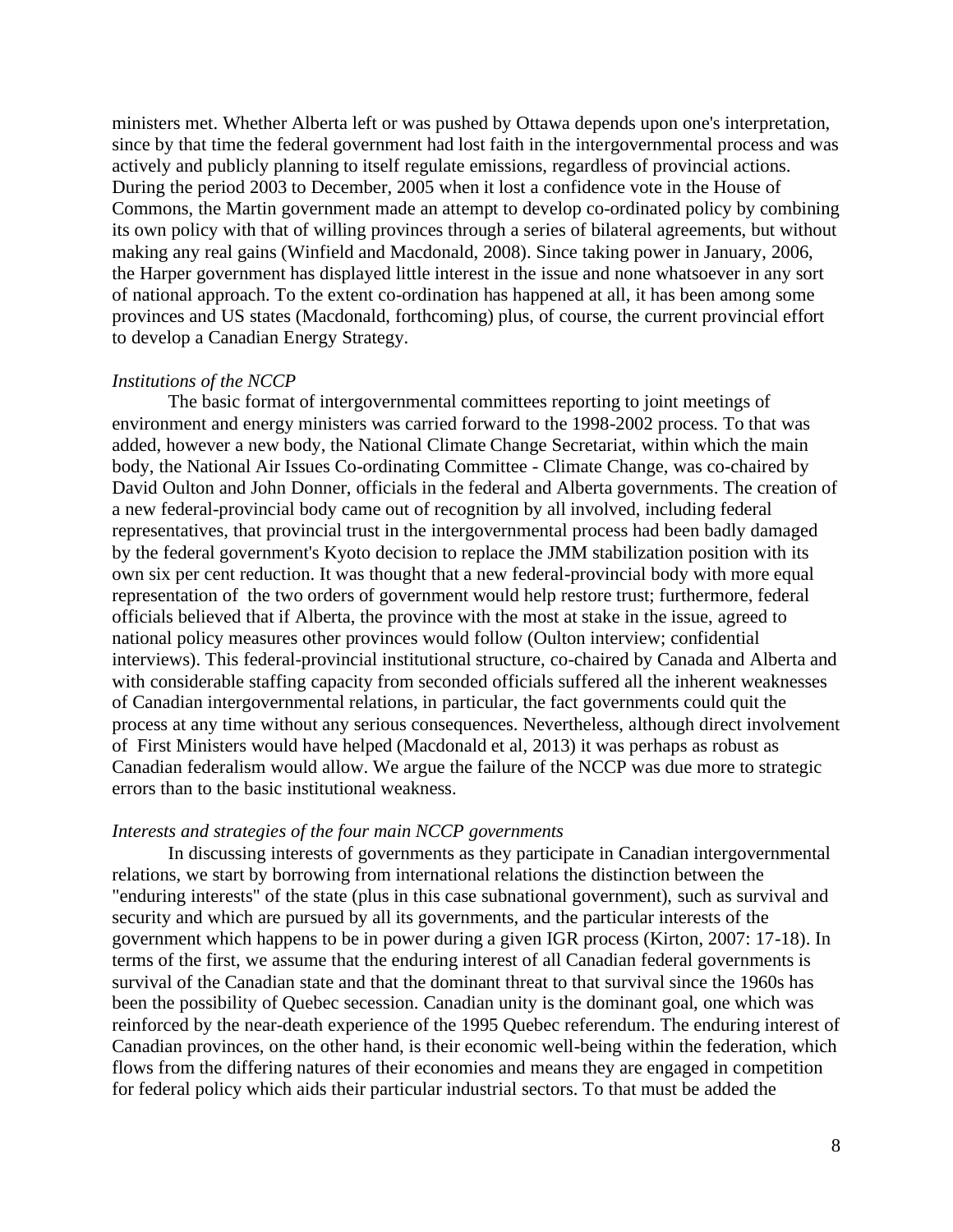ongoing Quebec interest in maximizing its autonomy within Canada, and to a lesser degree the historical western belief that the cards are stacked against them such that national policy tends to favour the central Canadian industrialized regions, to their detriment. The particular interest of the government in power at any given time is holding on to power - winning the next election. For that, it must show its voters it is doing a good job safe-guarding the jurisdiction's enduring interests, which in the case of provinces often means "standing up to Ottawa." To a lesser degree, the ideological proclivity of the government may influence its objectives as it participates in intergovernmental negotiation of national policy.

Based on these generalized assumptions, we offer this picture of the interests of the four main government actor as they engaged in the NCCP. The federal government was led by the Jean Chretien Liberals, first elected in 1993, re-elected on June 2, 1997 and then, following collapse of the NCCP, led by Paul Martin after Chretien resigned on December 12, 2003. The Martin forces within the Liberal party had been working actively to unseat Chretien for some time before that, and this threat to Chretien's personal power had some influence on Chretien's strategy during the NCCP, particularly toward the end when he knew he was being forced out of power and saw Kyoto ratification as something which would burnish his historical record (Simpson et al, 2007). After the 1995 Quebec referendum, the Chretien government had a strong interest in showing that Canadian federalism could work and provide benefits to participating regions and provinces, something which led it to pursue intergovernmental agreement in the form of the 1998 environmental Harmonization Accord (Winfield and Macdonald, 2008). Presumably that interest also extended to the search for a national climate policy but there it played out very differently, in the first instance due to the high stakes nature of the issue. Secondly, the federal bureaucracy was sharply divided between NRCan, whose mandate led it to support the energy industries and Environment Canada, whose mandate led it to impose costs on those industries. Thirdly, the Prime Minister himself was never fully engaged with the issue. He largely left it to his ministers (meaning he did not try to resolve the conflict between the NRCan and EC ministers) until the December, 1997, Kyoto summit at which point, influenced by US President Bill Clinton (Harrison, 2007) he ignored the position adopted just the month before at the Regina JMM. Having done that damage to provincial trust in the intergovernmental process he acquiesced in the efforts to strengthen the process described above, but then again largely ignored it until, in July, 2001 he re-engaged, announcing his government might well ratify Kyoto, despite clear signs of Alberta resistance.

Thus in summary we can say the federal government had an interest in playing a lead role in development of national climate policy (the exact opposite of the federal role in current efforts to develop national energy policy). However, it did not see national co-ordination as *essential* because it believed there was another means available for achieving the policy objective - direct federal regulation, if necessary using the authority of the Canadian Environmental Protection Act, to reduce GHG emissions. Thirteen years later, that direct regulation has been promised many times but not delivered. Perhaps if the Liberal Party had been in power throughout that time things would be different, but perhaps not - whoever is governing Canada faces the same constraints on unilateral federal policy set out above. Regardless, the fact is that the federal government failed to achieve its objective of co-ordinated policy, as we argue below, because of the strategic error of abandoning the national effort in favour of unilateral action - which in turn stemmed from its only half-hearted interest in playing a national co-ordinating role.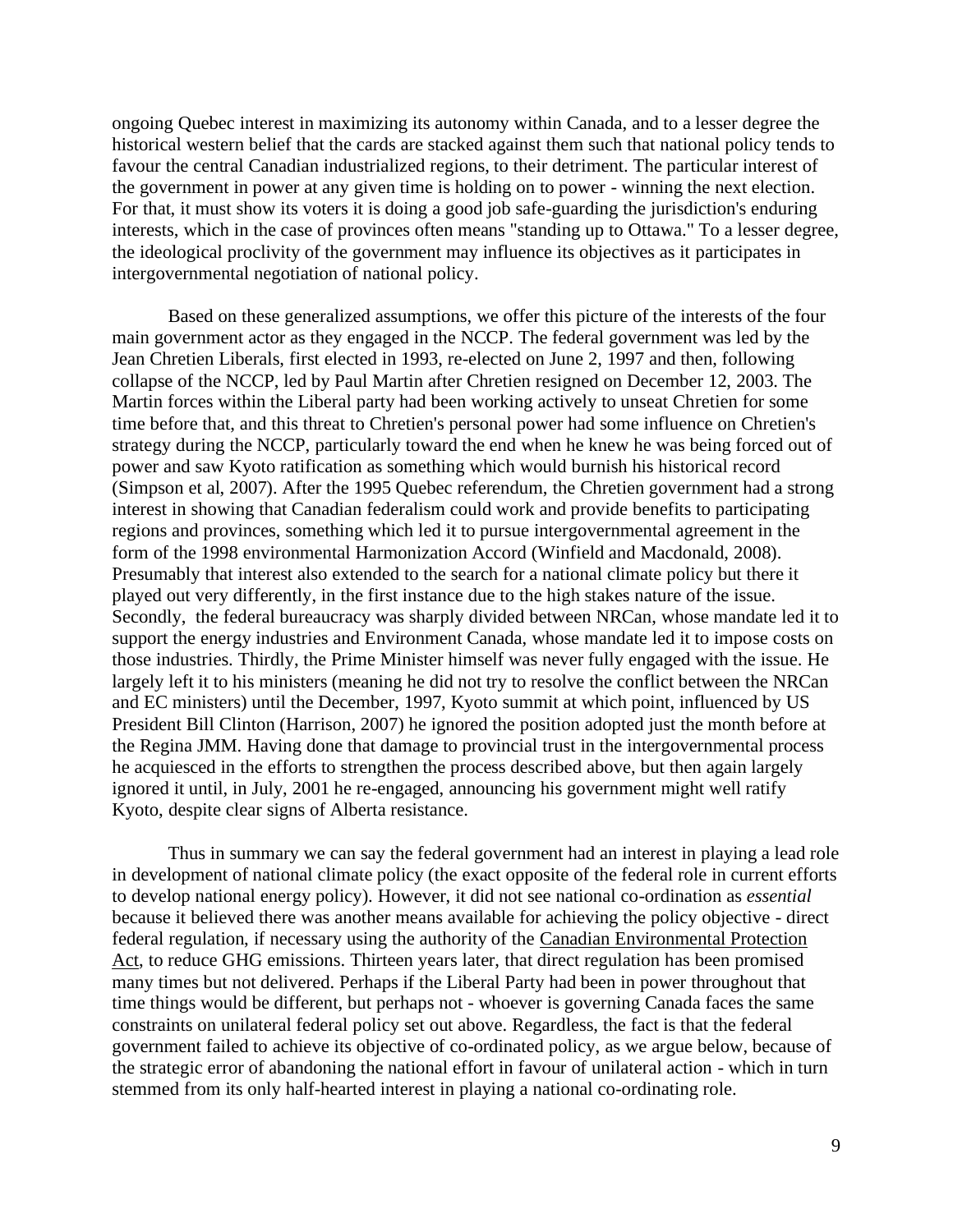Alberta was the province most actively opposed in public to the federal goal of a national policy. The Ralph Klein Conservative government had been re-elected on March 11, 1997 and was again re-elected on March 12, 2001. Despite periodic talk of the need to diversify the economy, the basic enduring interest of all Alberta governments since the Leduc oil strike of 1947 has been economic prosperity through extraction and export of oil and natural gas. Beyond the way its spending contributes to jobs and economic wealth in the province, the oil industry provides something like forty per cent of Alberta government revenues, meaning it holds significant structural power to influence Alberta policy. The industry is a major source of Canadian greenhouse gas emissions, resulting in a significant difference in per capita emissions between Alberta (in 2008 68.1 tonnes person) and the lowest per-capita emitter, Quebec, which in 2008 generated 10.6 tonnes per person (Macdonald, et al, 2013: 166). If all provinces reduced by the same per-capita amount as part of a national program the reduction, and associated costs, in Alberta would be some six times greater than in Quebec.

Modelling generated in November, 2002, by the Analysis and Modelling Group, one component of the NCCP gave this picture of the differing impact on provincial economies of policy options being considered at the time (AMG, 2002: 61).

Ontario is somewhat more vulnerable than Quebec, owing to the positive effects of Quebec`s hydro electricity generation. The impact on Ontario is due to its trade-sensitive manufacturing industries. Saskatchewan and Alberta are most affected in the long term because of the dominance of resource-based industries in those provinces.

Presumably because it was most threatened, Alberta was more fully engaged with the NCCP than any other province. As well as co-chairing, Alberta contributing more seconded staff than any other province (Oulton, 2010). As discussed below, in the spring of 2002 Alberta presented its own proposed national policy. At the same time, it was developing an independent Alberta climate policy, which it proceeded to implement after it withdrew from its position of NCCP co-chair on May 21, 2002. In summary, the Alberta interest was to protect its economic position which led it first to participate fully in the national effort, presumably to blunt its impact on the province, and to then, like the federal government, abandon it in favour of its own unilateral policy.

The Ontario government also saw its economic interest as being threatened by effective national climate change policy. The Mike Harris Progress Conservative government, which had replaced the NDP Rae government in 1995, was re-elected on June 3, 1999. Harris resigned as Premier on April 13, 2002, to be replaced by his Finance Minister, Ernie Eves who then lost power to the McGuinty Liberals in the election held October 2, 2003. Thus, beyond enduring economic interest, Ontario was governed by a right-wing government with a neo-liberal ideology closely aligned with that of the Alberta Klein government and very different from that of previous Ontario Progress Conservative governments, such as that of Bill Davis. Presumably because the economic threat was less, Ontario was not motivated in the way Alberta was to play a lead role in the national process. One government official who participated in the NCCP described that process as the main highway, with Ontario driving in the same direction, but by itself, on a the accompanying service road (confidential interview). Despite this disengagement, as discussed below Ontario certainly had a hand in the failure of the NCCP.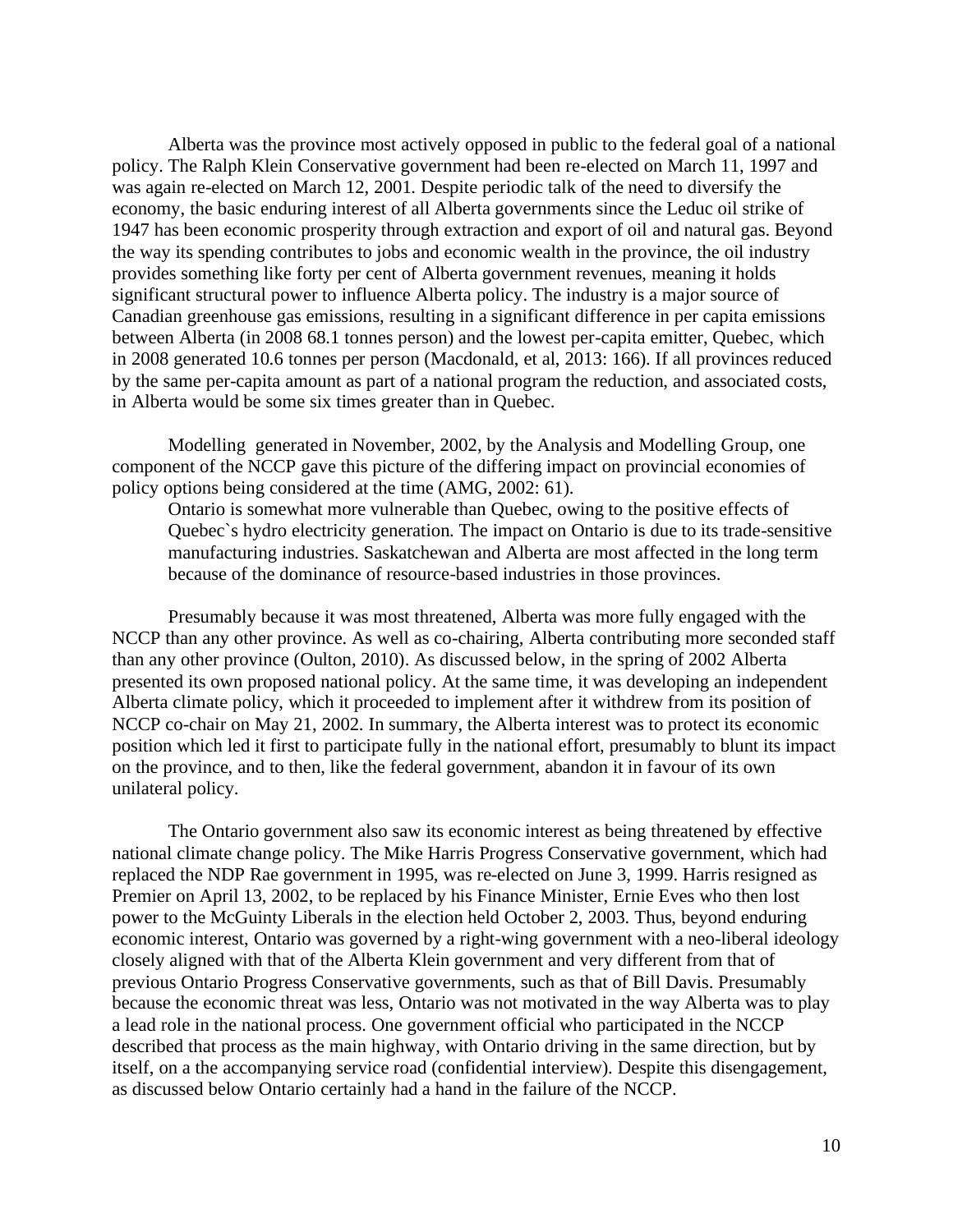Quebec during this period was led by a PQ, separatist government, first under Premier Lucien Bouchard who was then replaced by Bernard Landry in March, 2001. Landry then ruled until losing power to Jean Charest's Liberal party in the election of April 14, 2003. Despite its separatism agenda, the Quebec government participated throughout and was clearly the Canadian government most in favour of effective action. It had not participated directly in the 1995 program, but implemented its own ÉcoGESte program which was essentially the same as the VCR. Although there is no evidence the Quebec government was directly motivated by it, the fact remains that a carbon-constrained North America provides increased opportunity for Quebec to benefit from hydro-electricity exports to neighbouring jurisdictions in Canada and the US. At the same time the aluminium industry, central to the Quebec economy and a major source of emissions had managed to significantly reduce its emissions as part of manufacturing process changes driven by the search for increased efficiency and profitability. It thus had a basic economic interest exactly the opposite of Alberta, which helps explain the fact that in April, 2001 the Quebec National Assembly passed a resolution calling upon the federal government to ratify Kyoto. During the intergovernmental process, Quebec pursued two objectives. The first was to gain credit for early action, in the form of its investments dating back to the 1970s in hydro-electricity generation. The second was to avoid what it feared would be a national program which gave Alberta a sweet-heart deal, forcing greater cuts in Quebec. Presumably for both reasons it was the one province consistently calling for agreement on burden sharing among the Canadian provinces, as had been done by the European Union. Despite having endorsed the principle that no region would be asked to bear an undue portion of the total reduction cost, the federal government and other provinces consistently opposed explicit allocation of the total reduction among provinces. We argue this was another strategic error which helps explain failure of the NCCP.

#### *The main turning points in the intergovernmental process*

The renewed intergovernmental climate process had its origins in a previously scheduled First Ministers Conference on December 11-12, 1997, which by coincidence occurred immediately after the Kyoto summit. Premier Klein of Alberta had publicly voiced his strong opposition to the Kyoto commitment, while Premiers Filmon of Manitoba expressed concern over the impact on federal-provincial relations, as did then opposition leader Jean Charest, saying (Greenspon, 1997): "I can't see how they will make this agreement happen without the active engagement of provincial governments, but now they've irritated them to the point where it's going to be very difficult." Presumably to placate that provincial opposition, Prime Minister Chretien agreed with the premiers on the principle that region would bear an undue portion of the cost; that costs and benefits of implementation would be studied before a final decision on ratification of the Kyoto commitment was made; and, as discussed above, that the intergovernmental process would be revamped so as to be a more equal partnership between the provinces and federal government (Harrison, 2007). Some of those formerly involved with the NCCP believe Chretien also gave a commitment his government would not ratify Kyoto unless the US had previously done so, while others believe no such commitment was given (Macdonald et al, 2013: 52). Simpson et al (2007, 61) say the Prime Minister at the meeting was "musing aloud about other treaties that had not been ratified."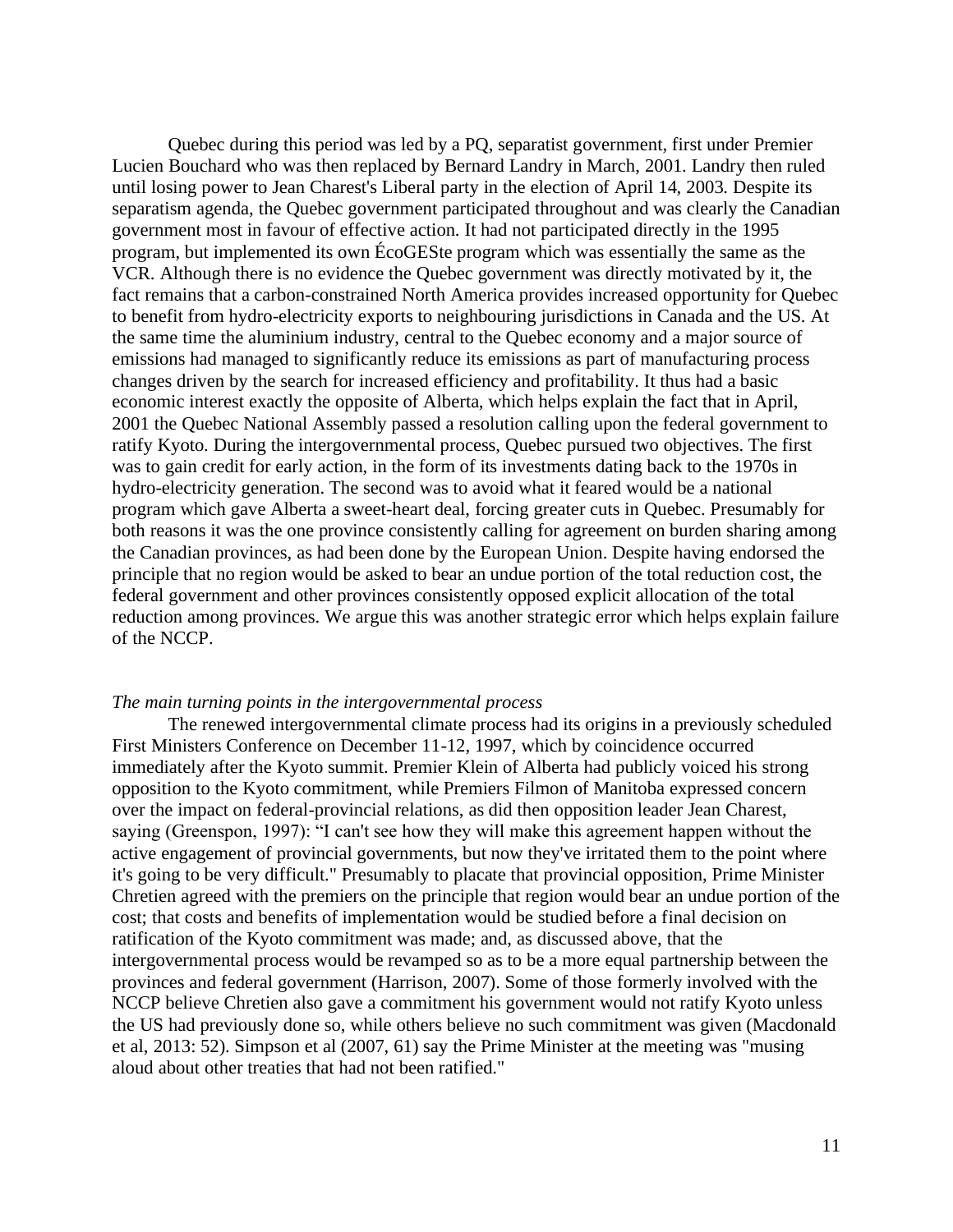Two problems which were to plague the NCCP throughout also had their origins in this launch of the new intergovernmental process. First, there was no agreement on the objective. Some, such as Alberta and the federal department NRCan, believed the objective was to do studies to determine *whether* Canada could ratify. Others, most notably officials in Environment Canada believed the objective was to determine *how* Canada could best implement Kyoto after ratification (Macdonald et al, 2013). The former view implicitly gave provinces a voice in the ratification decision. The latter view implicitly said that decision had already been made without provincial participation. The other problem was that Alberta officials did not feel their province was bound by the Kyoto commitment. Since the federal government had adopted the 6% reduction target by itself, it was up the federal government, not Alberta, to meet it (Macdonald, et al, 2013).

The federal budget of February, 1998, provided \$150 million over three years for the planning process. At the JMM on April 23-24, 1998, ministers created the national process, cochaired by Alberta and Canada, established a number of federal-provincial working groups and also launched a major multi-stakeholder consultation by means of sixteen "issue tables" to examine different aspects of climate policy. The Halifax JMM of October 19-20, 1998 noted progress but made no further decisions. On March 25, 1999, Quebec Environment Minister Paul Beguin publicly called for distribution of the total Canadian emissions reduction on a territorial basis and pointed to the fact per capita emissions were six times higher in Alberta than in his province (Ministre du Développement durable, 1999). At the March 27-28, 2000, Vancouver JMM, the Quebec Environment Minister then staged a dramatic walk-out, saying he could no longer participate in an effort which was failing on two counts - because it refused "to enter into talks for equitable sharing of the 6% GHG emissions reduction effort required"; and because it refused to recognize reductions previously achieved by Quebec through hydro-electricity construction (Québec, 2000). Foreshadowing the move to unilateral, uncoordinated action following the 2002 collapse of the NCCP, the Minister said Quebec "intends to implement its own action plan within its own territory and scope as soon as possible" (Québec, 2000). In order to bring Quebec back into the process, the JMM at the October 16-17, 2000 meeting created the Emissions Allocation and Burden Sharing Working Group. This federal-provincial body studied the issue of territorial allocation, but had not yet reported by the time the JMM process ended with its last meeting in October, 2002.

At the March 27-28 meeting, ministers also agreed they would develop a "short high level framework agreement that formalizes the nature of the partnership in responding to climate change" (National Briefing Note, 2000). Although not an agreement on substance, such a formalization and institutionalization of the national policy process would have helped. Gattinger (2013, 15) recommends the current energy process start by entering into a framework agreement "along the lines of the Social Union Framework Agreement... [which] would have the advantage of beginning where it matters most: developing the norm of collaboration."

During the summer of 2000, federal and provincial officials reached agreement on wording of the framework agreement and expected that it would be approved by ministers at the October 16-17 meeting. That did not happen, however, due to last-minute objections by Ontario which surprised even the Ontario officials (Macdonald et al, 2013: 53) and the framework agreement was never signed at subsequent meetings of ministers. Why did Ontario do this?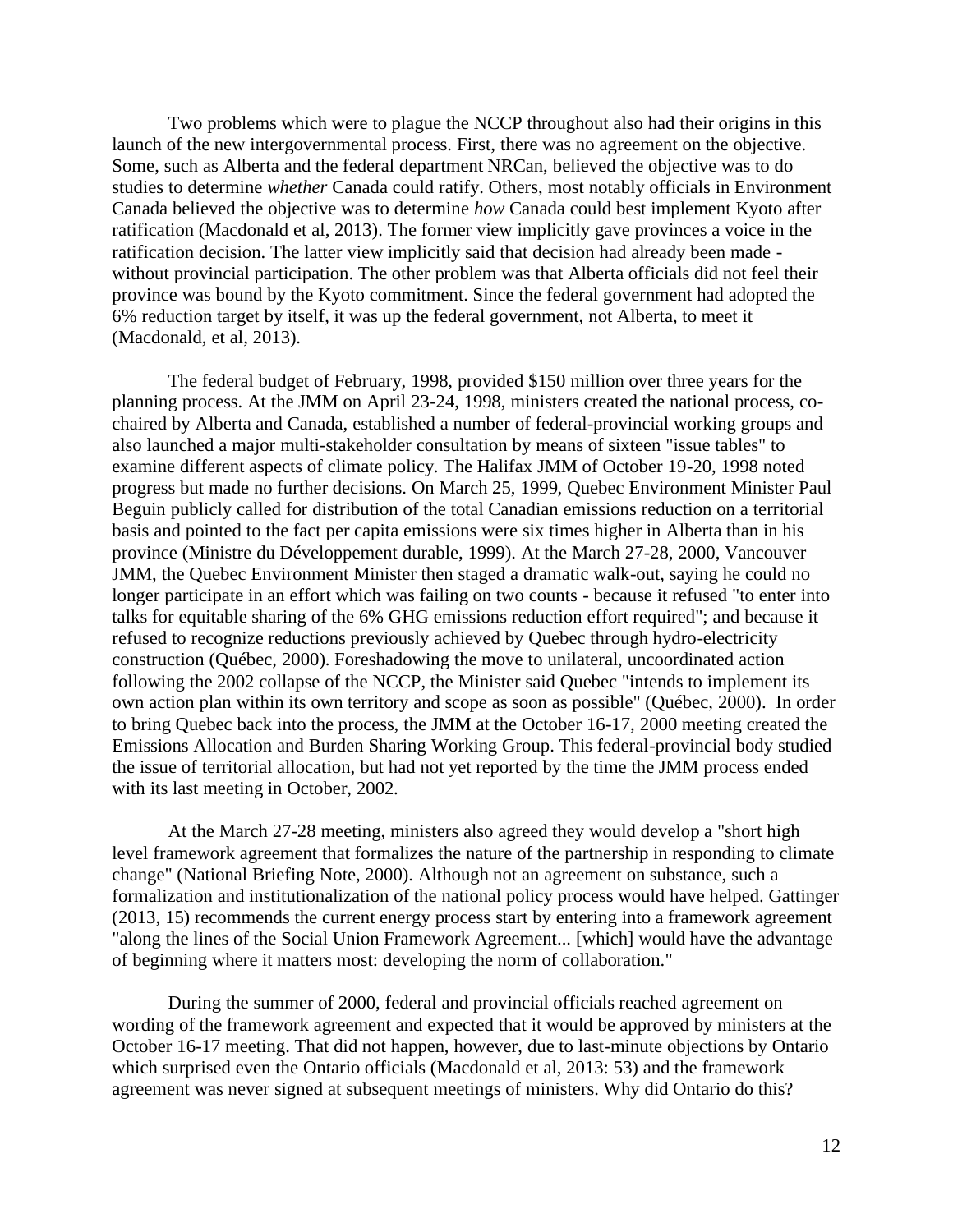Earlier in the year, at the time of the March 27-28 JMM, a newspaper reported stated that both business officials and environmentalists were coming to see Ontario opposition as the greatest challenge to federal-provincial action (Mickleburgh, 2000). Another press report in April, 2000 also identified the Ontario energy and environment ministers as those most opposed to action in closed-door discussions (Duffy, 2000). Having blocked the framework agreement, Ontario then refused to sign the final meeting communiqué, on the hypocritical grounds that it was not sufficiently effective (Rhéal, 2000). Federal Environment Minister David Anderson said (quoted in MacKinnon, 2000): "Canada's plan is not together yet because Ontario is the missing piece and Ontario is a very big piece."

At that same meeting, the federal and provincial ministers, without endorsement from Ontario, publicly released their second national plan (after the 1995 NAPCC), the National Implementation Strategy and Business Plan. The plan was essentially a shopping list of actions different governments had themselves agreed to, but was not a coherent plan with clear indications of how co-ordinated action would achieve the 6% reduction goal. The federal government also provided its own plan for federal actions which were intended to achieve a 65 megatonne reduction, about one-third of the total required (Simpson et al, 2007: 62). The weakness of both efforts seems to have flowed from previous discord in the intergovernmental process.

The next turning point was the decision of US President George W. Bush in March 2001 to withdraw from the Kyoto process, significantly increasing the competitive burden which Canadian ratification would impose upon industry in this country now that their major export destination was not bound by the same rules. Although Canadian climate policy had always been closely aligned with that of the US, the Chretien government in this instance did not follow suit. US withdrawal increased Canadian ability to convince other Kyoto party states it should be given credit for carbon sinks (thus reducing the reductions needed to meet the 6% reduction goal) since without US involvement Canadian participation was more important for meeting the Kyoto benchmark of ratification by countries representing 55% of global emissions coming into legal force. Agreement that Canada could count sinks in its reduction effort was reached at the July 24, 2001 Bonn Conference of Parties, setting the stage for the final Canada-Alberta showdown. The Prime Minister for the first time indicated he was leaning toward ratification: his website stated that the decision "open[s] the way for its ratification by Canada in 2002 (Macdonald, 2003)." The Alberta Environment Minister said of ratification (MacKinnon, 2001): "it would shut our economy down. It would destroy, not only the Alberta economy, but the Canadian economy."

During the remainder of 2001 and early months of 2002, only Quebec and Manitoba supported ratification, with Quebec continuing to press for territorial allocation of reductions and publicly sparring with Alberta over the costs to be borne by both provinces. The federal government was by then moving toward both ratification and reliance upon its own unilateral policy making rather than participation in the federal-provincial process, since Environment Minister Anderson and officials in Environment Canada were losing faith in the possibility of federal-provincial agreement (Anderson, 2008). In May, 2002 the Government of Canada released a discussion paper setting out options for unilateral federal regulation. At the same time, Alberta proposed a national program which did not include ratification and was closely modelled on US current policy. When the other provinces refused to discuss that plan at the May 21, 2002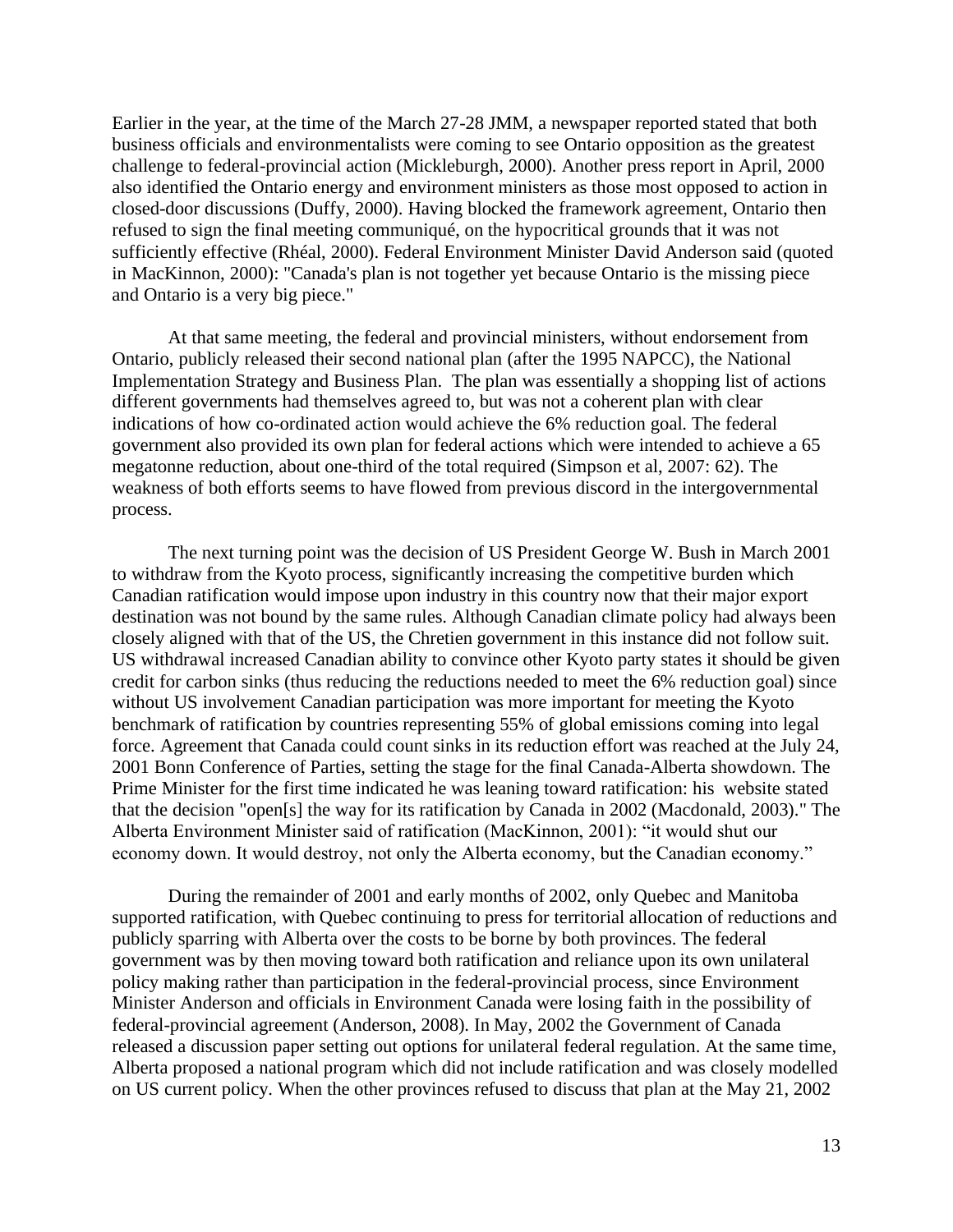JMM Alberta withdrew from the national process. An Alberta official has said in a confidential interview that the province had no choice but to withdraw once it became clear the federal government had moved from the position of jointly investigating whether the 6% reduction target was feasible, to one of unilateral ratification. At the Johannesburg Sustainability Summit, Prime Minister Chretien announced his government would ratify. In fall, 2002, all Canadian provinces, including Quebec, demanded discussion at a first ministers meeting before ratification. The federal government refused this and instead negotiated a separate agreement with the oil industry to put a cap on its costs and thus blunt its opposition and then passed the ratification vote in the House of Commons on December 10, 2002, followed by formal ratification at the UN on December 17.

### *Why did the NCCP fail?*

The first and obvious explanation for the failure of the NCCP is that the institutions of Canadian intergovernmental relations were too weak and the cost differences which had to be bridged too large. While true, that is not a complete explanation and nor is it helpful, given that both factors still hold true today and cannot be readily changed. Accordingly, we look for further explanation in the strategies used by the four governments. There the major explanation is found in decisions made by the federal government: 1) it damaged provincial trust in the national process by setting aside the federal-provincial agreement reached prior to the Kyoto summit and instead unilaterally agreeing to the 6% reduction; 2) it refused to seriously consider the Quebec call for explicit allocation of the reduction effort among provinces or to examine ways in which federal spending on such things as labour retraining programs might help make that allocation more equitable (Macdonald et al, 2013); and, 3) most seriously, in 2002 it knowingly torpedoed the national process by refusing provincial demands for a First Ministers meeting and instead ratifying Kyoto in the face of united provincial resistance.

The other government which might have done things differently is Ontario. Alberta was consistently opposed, but seems to have negotiated in good faith until it decided the cost of doing was too great. Ontario, on the other hand, said less publicly but did more damage behind the scenes, particularly with the last-minute sabotage of the already-agreed to framework agreement in October, 2000. Finally, all governments except Quebec made a mistake when they refused to publicly and explicitly address the central question of what national action would cost each province and how that cost might be equitably shared. Since the issue was never explicitly addressed, there was never any chance of brokering a cost-sharing deal, including both federal spending and differing provincial targets.

In summary, we argue two factors, aside from the inherent problem of institutional weakness, explain the failure. The first is the federal government lack of commitment to developing national policy. It has powers not available to any province to induce co-operation. The threat of regulation can motivate provincial action, as it did with the Alberta climate legislation, and it can use spending powers to make the cost more equitable. The Chretien government, however, never seriously considered use of either instruments. Secondly, despite Quebec efforts, the process never addressed the central issue - the fact that national climate policy imposes much greater costs on some provinces than others.

### Conclusion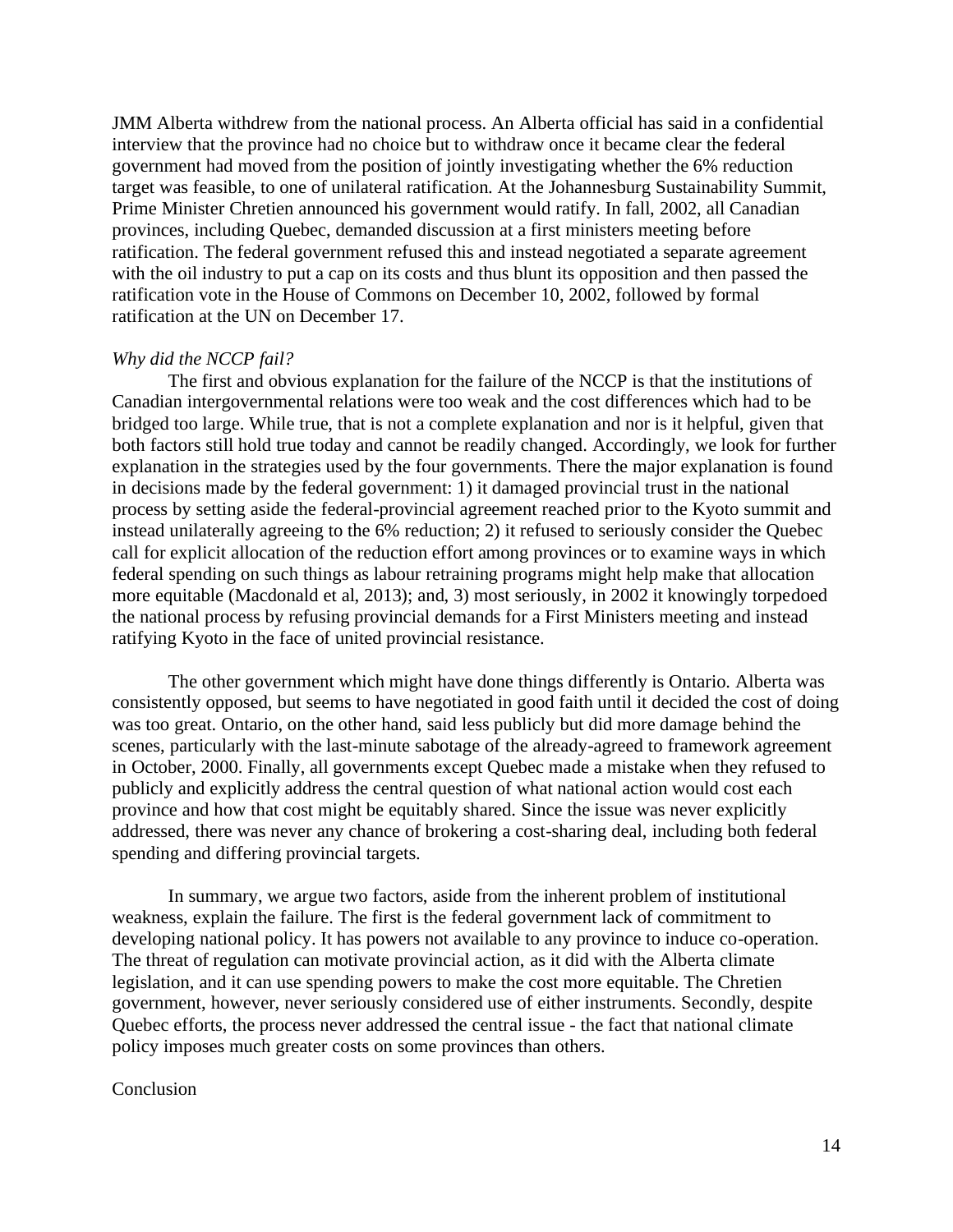Following from that finding, we suggest the current effort by provinces to develop a Canadian Energy Strategy is likely to fail for both reasons. The federal government is not involved and nor yet is it explicitly considering the distribute effects of any national energy policy. Macdonald and Lesch (2013) argue that the current national energy effort is inherently redistributive for these reasons: (1) since Alberta is the prime mover, it necessarily involves the disparities in wealth between Alberta and other regions; (2) a strategy, by definition, involves picking winners and losers, which means any co-ordinated policy will aid some energy sectors (and thus regions) more than others; (3) it inherently involves the same issue which bedevilled the NCCP, that GHG reduction will impose higher costs on some sectors and regions than others; and, (4) as vividly illustrated by both Northern Gateway and the Lac Mégantic disaster, energy transport across the country gives financial benefit to some and risk to others. This basic political problem of the need to reach agreement on distribution of costs and benefits was recognized by the early non-state actors at the Winnipeg and Banff meetings, but has been absent from government texts generated as part of the process. Those focus only on the benefits of coordination and say nothing about the distributive challenges. As a result, it is likely the provinces will announce a partial agreement which includes only some governments and some energy sectors, while avoiding the tough issues of wealth redistribution.

We argue here that climate and energy policy must be considered together and that policy goals can only be achieved by a national intergovernmental process involving both levels of government. As both Gattinger (2013) and Macdonald et al (2013) argue, strengthening the national policy making arena by means of formal intergovernmental agreements is a necessary first step. After that, all governments must admit to themselves and their electorates that they are engaged in a distributive exercise. Only by doing that can they take steps to make the distribution as equitable, and therefore politically acceptable, as possible.

# Works cited

Anderson, David, former federal Minister of the Environment (Feb. 7, 2008). Personal communication with Douglas Macdonald.

AMG, Analysis and Modelling Group (November, 2000). An Assessment of the Economic Implications for Canada of the Kyoto Protocol. Report submitted to the NCCP.

Bakvis, Herman, Gerald Baier and Douglas Brown (2009). Contested Federalism: Certainty and Ambiguity in the Canadian Federation. Don Mills: Oxford University Press.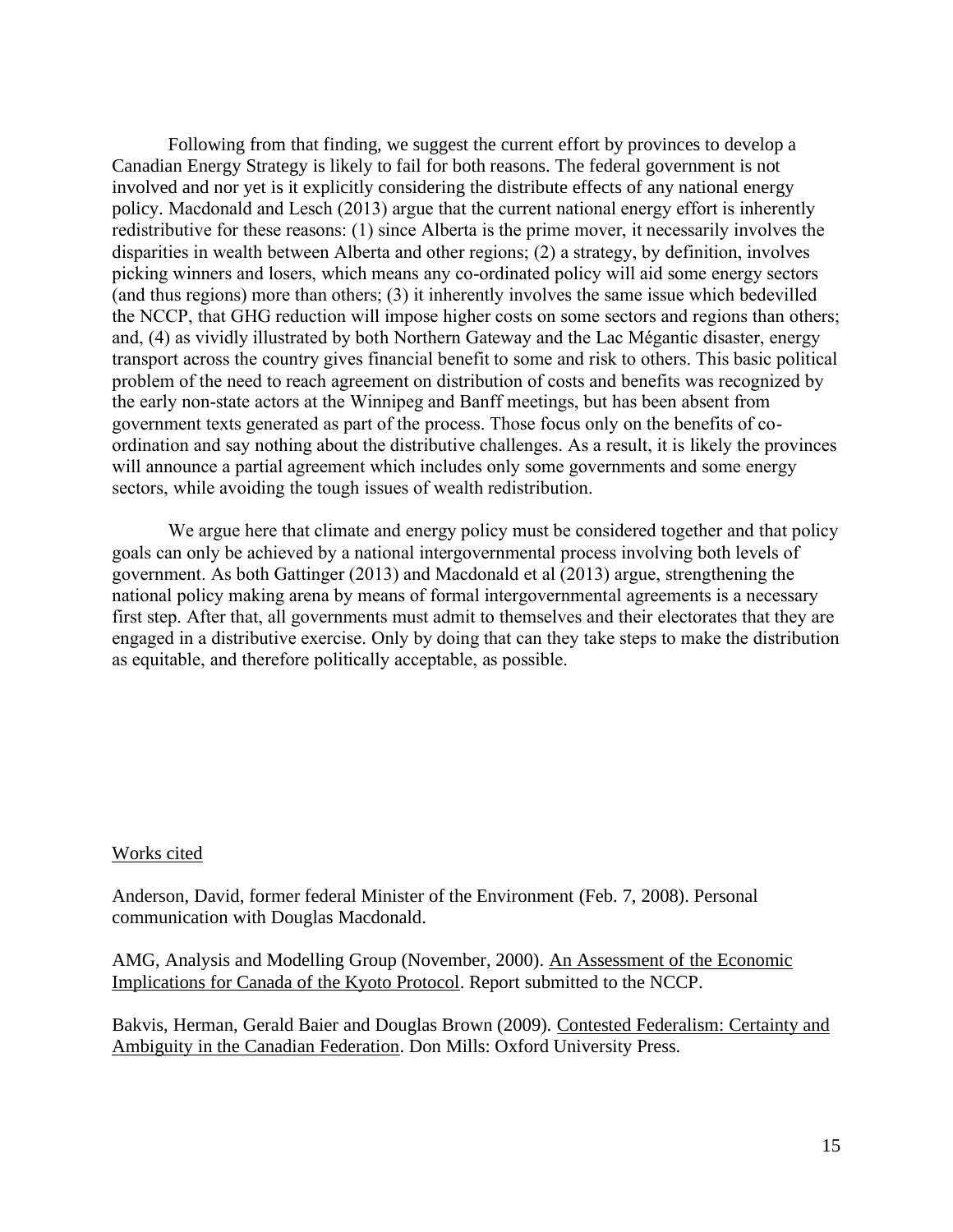Bakvis, Herman and Grace Skogstad (2012). "Canadian Federalism: Performance, Effectiveness and Legitimacy." In Bakvis and Skogstad eds. Canadian Federalism: Performance, Effectiveness and Legitimacy. In Herman Bakvis and Grace Skogstad, eds. Canadian Federalism: Performance, Effectiveness and Legitimacy. Don Mills: Oxford University Press.

Canada. National Round Table on the Environment and the Economy (2012). Reality Check: The State of Climate Progress in Canada.

Council of the Federation (August, 2007). A Shared Vision for Energy in Canada.

Duffy, Andrew (April 3, 2000). "Ministers back away from taking action to reduce emissions: Documents leaked: Ontario opposes specific measures on climate strategy." The National Post. Ecofiscal Commission (2015).

Gattinger, Monica (2013). "A National Energy Strategy for Canada: Golden Age or Golden Cage of Energy Federalism." Paper presented at annual conference of the Canadian Political Science Association.

Gibbons, Roger (2007). Getting it Right: A Canadian Energy Strategy for a Carbon-Constrained Future. Calgary: Canada West Foundation.

Greenspon, Edward (December 12, 1997). "Provinces let down at Kyoto, Klein says." The Globe and Mail.

Harrison, Kathryn (1996). Passing the Buck: Federalism and Canadian Environmental Policy. Vancouver: UBC Press.

- (2002). "Federal-Provincial Relations and the Environment: Unilateralism, Collaboration, and Rationalization. In Debora L. VanNijnatten and Robert Boardman, eds. Canadian Environmental Policy: Context and Cases. Don Mills: Oxford University Press.

- (2007). "The Road not Taken: Climate Change Policy in Canada and the United States." Global Environmental Politics, 7, 4, pp 92-117.

Hoberg, George and James Meadowcroft (2015). "Climate Action: Carbon Pricing is an essential first step." A\J Alternatives Journal, 41, 1, pp. 59-60.

Hoberg, George, Andrea Rivers, Geoff Salomons (2012). "Comparative Pipeline Politics: Oil Sands Pipeline Controversies in Canada and the United States." Paper for American Political Science Association meeting, August 30-Sept. 2, 2012.

Kirton, John (2007). Canadian Foreign Policy in a Changing World. Toronto: Thomson Nelson.

Knox, Paul (November 13, 1998). "No Clear Message from Summit on Global Warming." The Globe and Mail.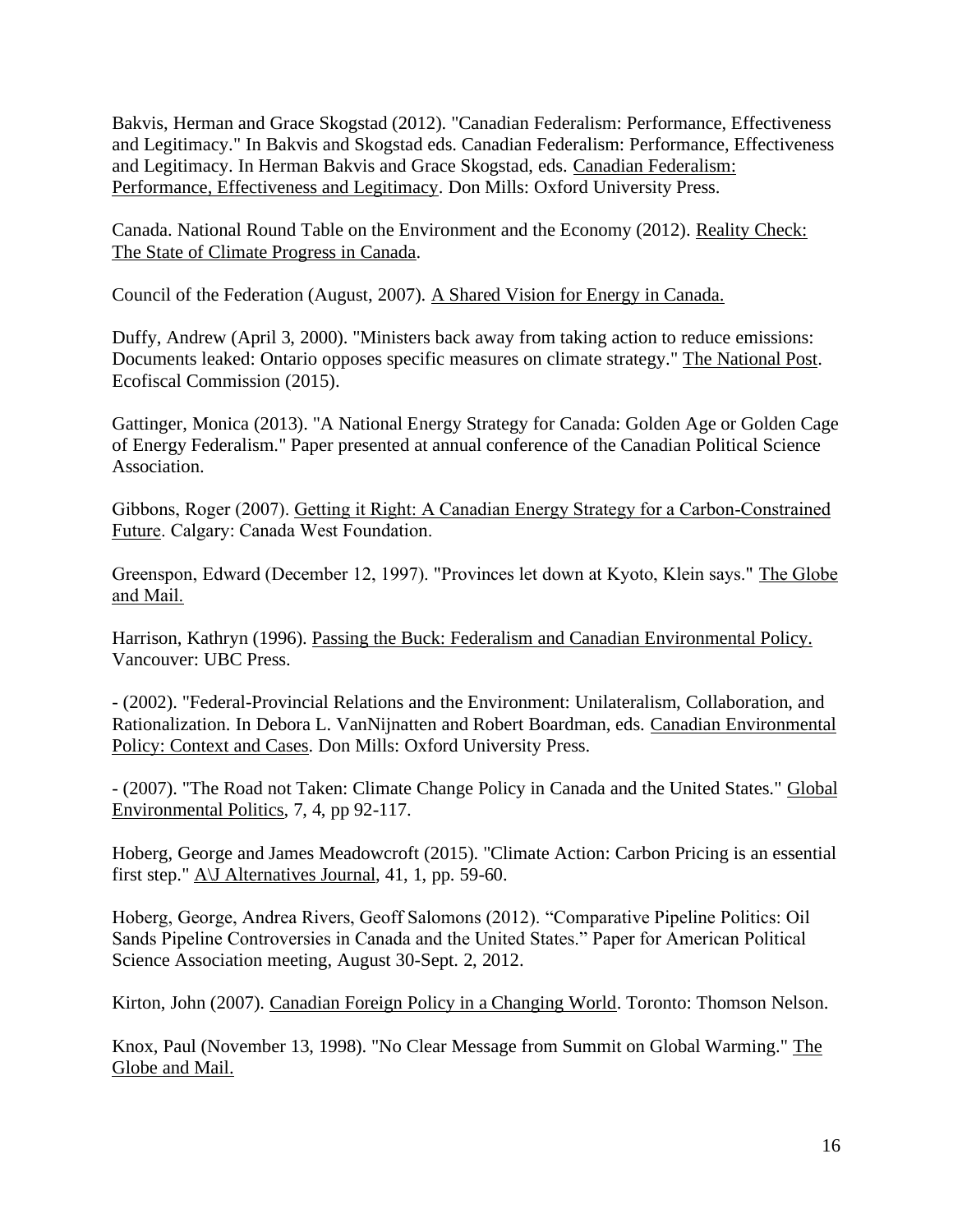Macdonald, Douglas (forthcoming). "Climate Change Policy." In Debora L. VanNijnatten, ed. Canadian Environmental Policy and Politics. fourth edition. Don Mills: Oxford University Press.

Macdonald, Douglas (2014). "Allocating greenhouse gas emission reductions amongst sectors and jurisdictions in federated systems: the European Union, Germany and Canada." In Inger Weibust and James Meadowcroft, eds. Multilevel Environmental Governance: Managing Water and Climate Change in Europe and North America. Cheltenham, UK: Edward Elgar, 2014.

- (2003). "The business campaign to prevent Kyoto ratification." Paper presented at the annual conference of the Canadian Political Science Association, Halifax, May 5, 2003.

Macdonald, Douglas, Jochen Monstadt, Kristine Kern, David Gordon, Asya Bidordinova, Anders Hayden, Stefan Scheiner, Alexey Pristupa (2013). Allocating Canadian greenhouse gas emission reductions amongst sources and provinces: learning from the European Union, Australia and Germany. SSHRC-funded report.

http://www.environment.utoronto.ca/AllocatingGHGReductions2013/docs/AllocatingGHGRedu ctions2013.pdf

Macdonald, Douglas and Matthew Lesch (2013). "Competing Visions and Inequitable Costs: the National Energy Strategy and Regional Distributive Conflicts." Journal of Environmental Law and Practice, vol. 25, 2013

MacKinnon, Mark (October 18, 2000). "Ontario May Doom Climate Change Deal." The Globe and Mail.

- (July 20, 2001). "Kyoto Pact Would Destroy Economy, Alberta Says." The Globe and Mail.

McCarthy, Shawn (July 10, 2011). "National Energy Strategy Gains Clout." The Globe and Mail.

McColl, Velma (June-July, 2013). "Custom-Built by Provinces: Creating a Flexible Canadian Energy Strategy." Policy Magazine

Mickleburgh, Rod (March 27, 2000). "Ontario's Emissions an Issue as Ministers Meet in Vancouver." The Globe and Mail.

Ministre du Développement durable, de l'Environnement, de la Faune et des Parcs. "Communiqués de presse Mars 25, 1999". <http://www.mddefp.gouv.qc.ca/communiques/1999/c990325c.htm>

National Briefing Note: Federal-Provincial-Territorial Framework Agreement on Climate Change; JMM October 16-17, 2000 Agenda Item 5.

Oulton, David, former co-chair National Climate Change Secretariat, personal communication , November 16, 2010.